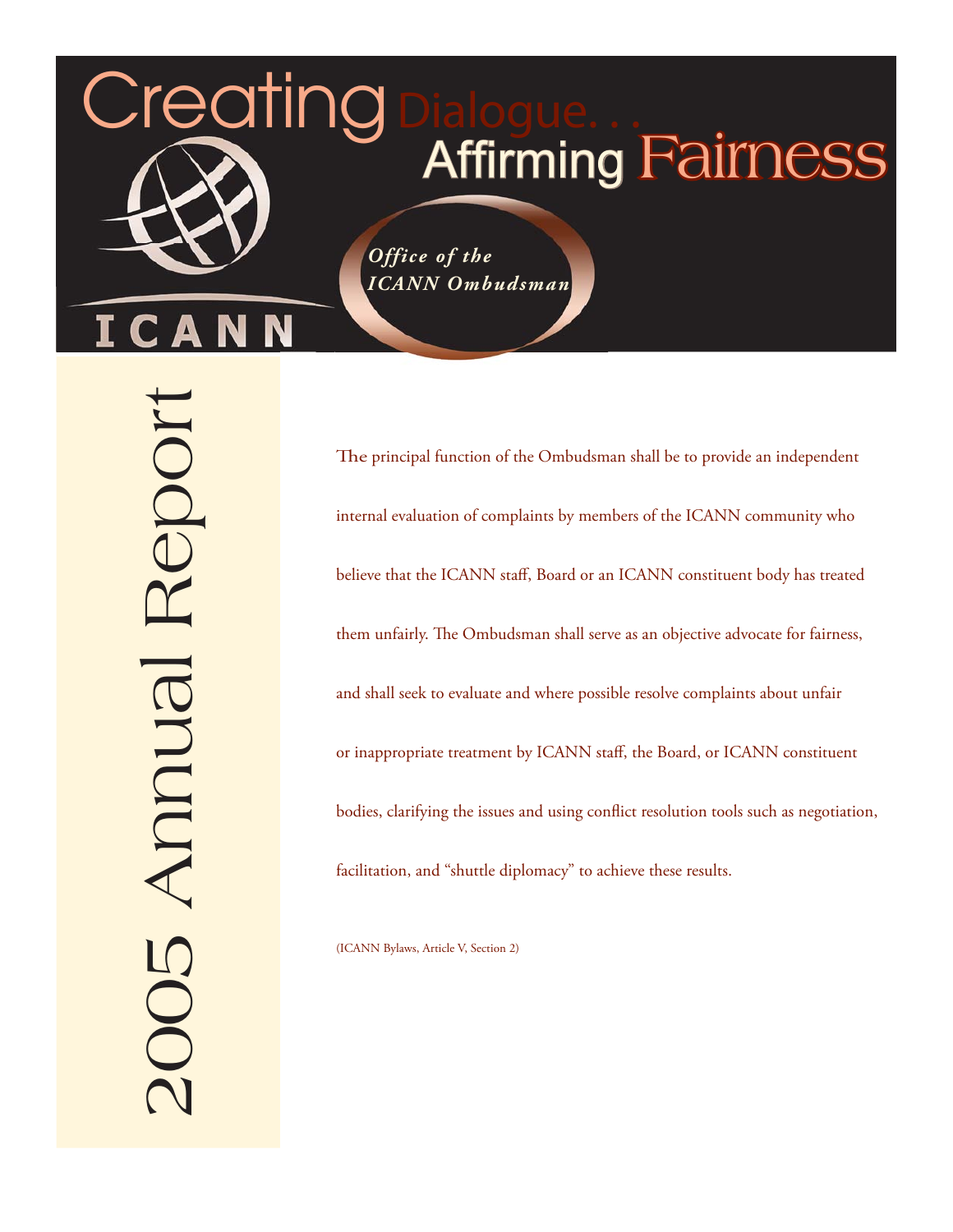# *The Values of this office are:*

*Respect for Diversity* The Office of the Ombudsman recognises and honours the fact that members of the ICANN community come from across the face of the globe. This diversity means that the Office of the Ombudsman will respect that different cultures view disputes and conflict through different lenses. The Ombudsman will always be open to learning about cultural differences in responding to disputes and conflict.

*Excellence in Ombudsmanship* The Office of the Ombudsman will strive to be a leader for modeling and promoting fairness, equality, clarity, innovation, and by providing assistance to ICANN and the community in developing an awareness of the Ombudsman role. The Ombudsman will also strive to ensure that ICANN's Office of the Ombudsman is well regarded as an institution of excellence in the peer community, such as The Ombudsman Association, the United States Ombudsman Association, and the Forum of Canadian Ombudsmen. I wish to develop deeper relationships with Ombudsman in other regions of the world in the future to reflect the global nature of ICANN's constituency.

*Professionalism* The Ombudsman, in conducting his or her duties, will maintain and exemplify the highest standards of professional conduct, and respect for human dignity.

*Confidentiality* All parties, both within the community and ICANN, bringing information to the attention of the Ombudsman should feel assured that the information will be held in confidence, except when it is necessary to help resolve the complaint.

*Impartiality* In each and every situation, the Office of the Ombudsman will receive information from the community with no predisposed idea as to the outcome of the Alternative Dispute Resolution process, and without favouring any party in the process.

*Independence* The Office of the Ombudsman, in order to remain an impartial officer, will be independent of the normal ICANN structures.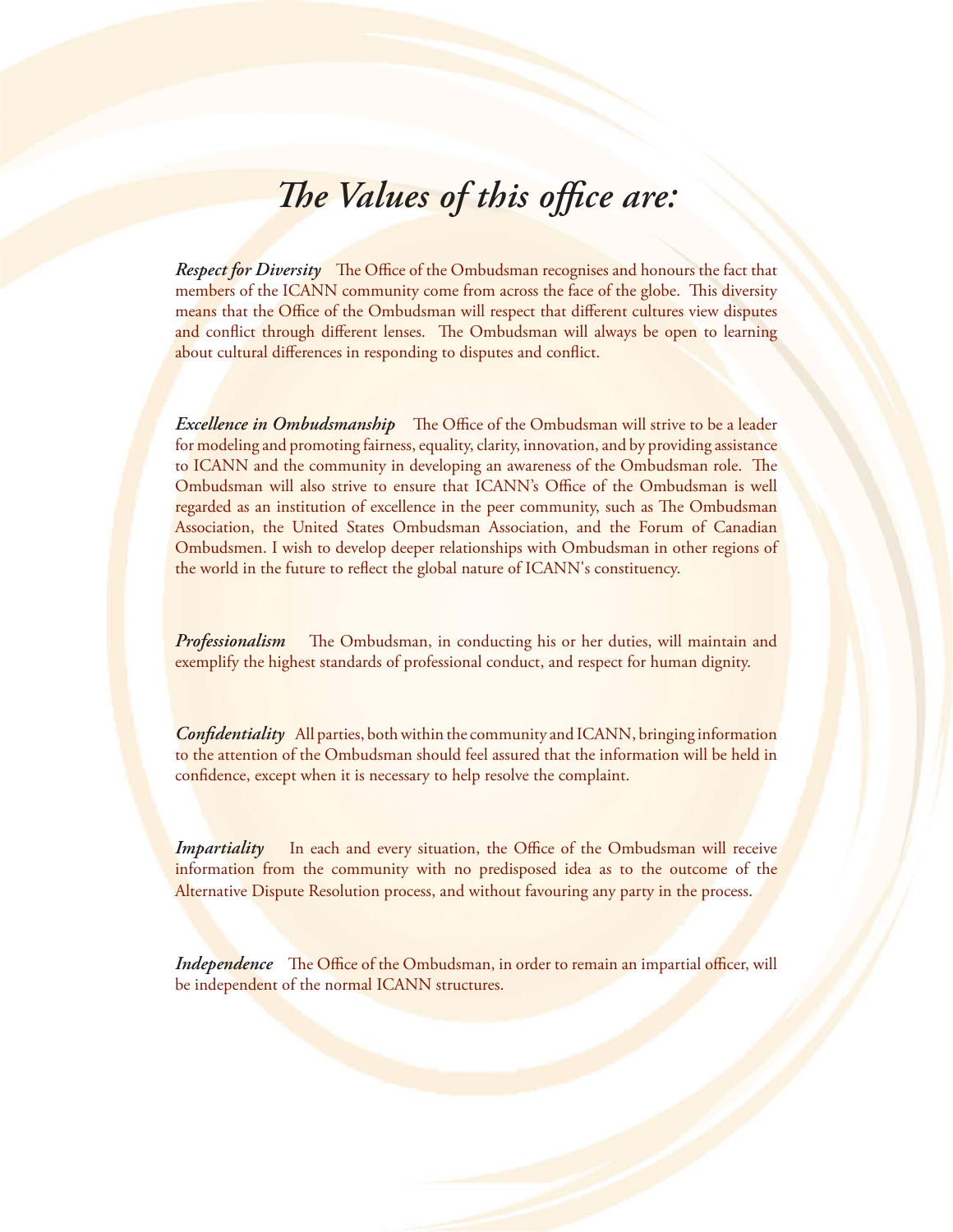

# Letter from the Ombudsman

30 June 2005

To the Chairman, and Board of Directors of ICANN,

It is with great pleasure that I submit to you this, the first Annual Report of the Office of the Ombudsman. I believe that this report marks a major milestone in the history, not only of my Office, but in ICANN generally, for it serves as an important precedent of open communication in connection with the Ombudsman's office. In a spirit of transparency, with the consent of the Chair, and taking example from many other Ombudsmen around the world I have decided to make this report public in order to create a greater understanding of the role of the Office of the Ombudsman within the ICANN community.

The Office of the Ombudsman, as with all other entities operating under the ICANN umbrella has a fiscal year end date of June 30, thus my inaugural report will be for a reporting period of eight months; from 1 November 2004 when I was appointed to the fiscal year end. The subsequent reports will be based on a full year's activity.

Before getting onto the specifics of my reporting, I think it would most appropriate to spend a moment in reflection, and to express a sincere thank you, on behalf of the Office of the Ombudsman, and myself, to a wide range of people who have made this first report possible. The Office of the Ombudsman has come about because of a sincere desire from the ICANN community to have a means of resolving disputes with the lowest possible level of conflict. The Board of Directors has responded by creating an Ombudsman, and by formalising its existence through a Bylaw. The fact that the Office of the Ombudsman has been codified in this way means that ICANN has entrenched the Ombudsman in its structure, and is therefore, serious about resolving disputes.

I would like to recognise the efforts of those who helped in the establishment of the office and in the lengthy world wide recruitment process to fill the post of Ombudsman. It was apparently an arduous process, with many candidates from various backgrounds from 'round the globe. I am grateful to have been the person finally selected, and I would like to thank the board for the confidence it has placed in me for this inaugural role.

I would like to thank the members of the ICANN staff for their assistance in setting up the Office, and in my conduct of Ombudsmanship on behalf of the community. Your professionalism sets the barometer on dispute resolution.

Frank Fowlie

Frank Fowlie Ombudsman

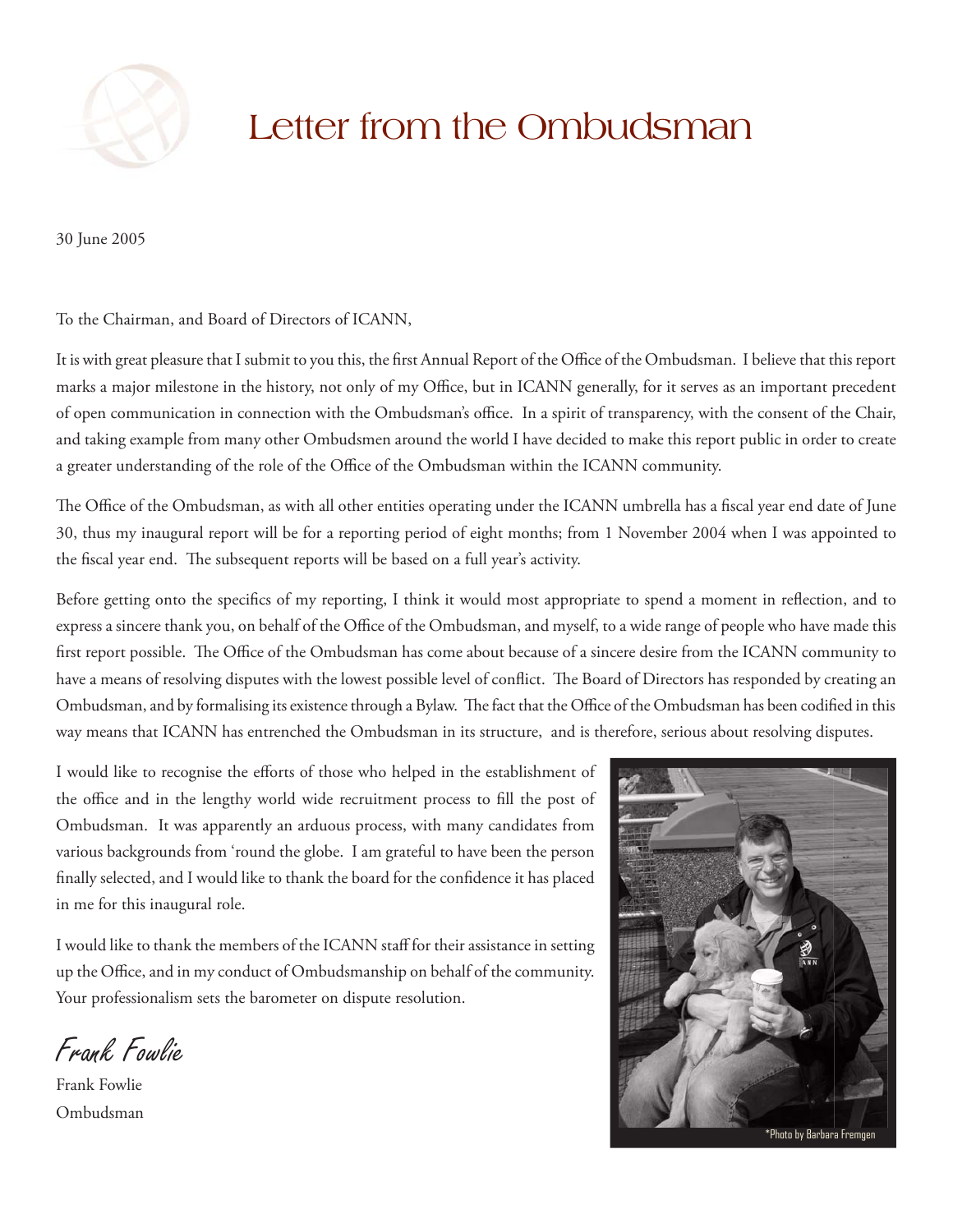# *The Year in Review*

Evidently, as I came to the position on 1 November 2004 as ICANN's first Ombudsman there were a number of tasks to be done to establish the Office, and to develop communication links with the community to be able to receive complaints etc.

The first task was to write an Ombudsman Framework. This Framework goes a step beyond the general principles set out for the operation of the Office of the Ombudsman in Bylaw V, and creates a much more definitive operational environment for the Office. The framework is based on an environmental scan of contemporary Ombudsmanship. The Framework was posted for public comment.

While the Ombudsman Framework was being developed, ICANN staff put together a web page and web mail facility for the Office. The page can be found at **http://icann.org/ ombudsman**. Members of the community were able to contact the Ombudsman directly by email, and information, news, speeches, etc. were put up on the site. One of the most helpful additions to the site was an online complaint form. This allows members of the community the ability to complete a complaint form, which contains the elements required for the Ombudsman to ascertain jurisdiction, as outlined in the Framework. At the suggestion of ALAC, the complaint form can be completed in any language, and the Office of the Ombudsman will then look after translation. To date, there has been one multilingual complaint form completed.

In early 2005, I completed a Results Based Management

Accountability Framework (RMAF) for the Office. The RMAF discusses the evaluation and reporting strategies for the Ombudsman. Importantly, it describes the relationship between ICANN and the Ombudsman in a logic model, which is included elsewhere in this report. The RMAF was posted on the Ombudsman's webpage, and like the Framework, received no relevant public comments.

The RMAF imposes a duty on the Ombudsman to report to the Board regarding ongoing evaluation activities, and these are discussed later in my report.

As I write this report, the Office of the Ombudsman is at the point of implementing a Web based Case management system. This system will be housed on a separate, secure server at Marina Del Rey, and will manage all of the normal case handling functions, as well as statistical analysis for the Office.

Finally, as a result of attending a conference with The Ombudsman Association in Houston, Texas, I formulated a set of Values for the Office of the Ombudsman. This value statement is prominent on the Office's webpage, and is on every email emanating from my office.

# *Ombudsman Activities Reception, referral, and investigation of complaints*

In the eight months since I have become the Ombudsman I have often used the following analogy when people have asked me what it's like to be first Ombuds for ICANN:

"It's like going on a car drive with a family. For a long time they've wanted a first aid kit in the car. There's been some argument along the way about how big the first aid kit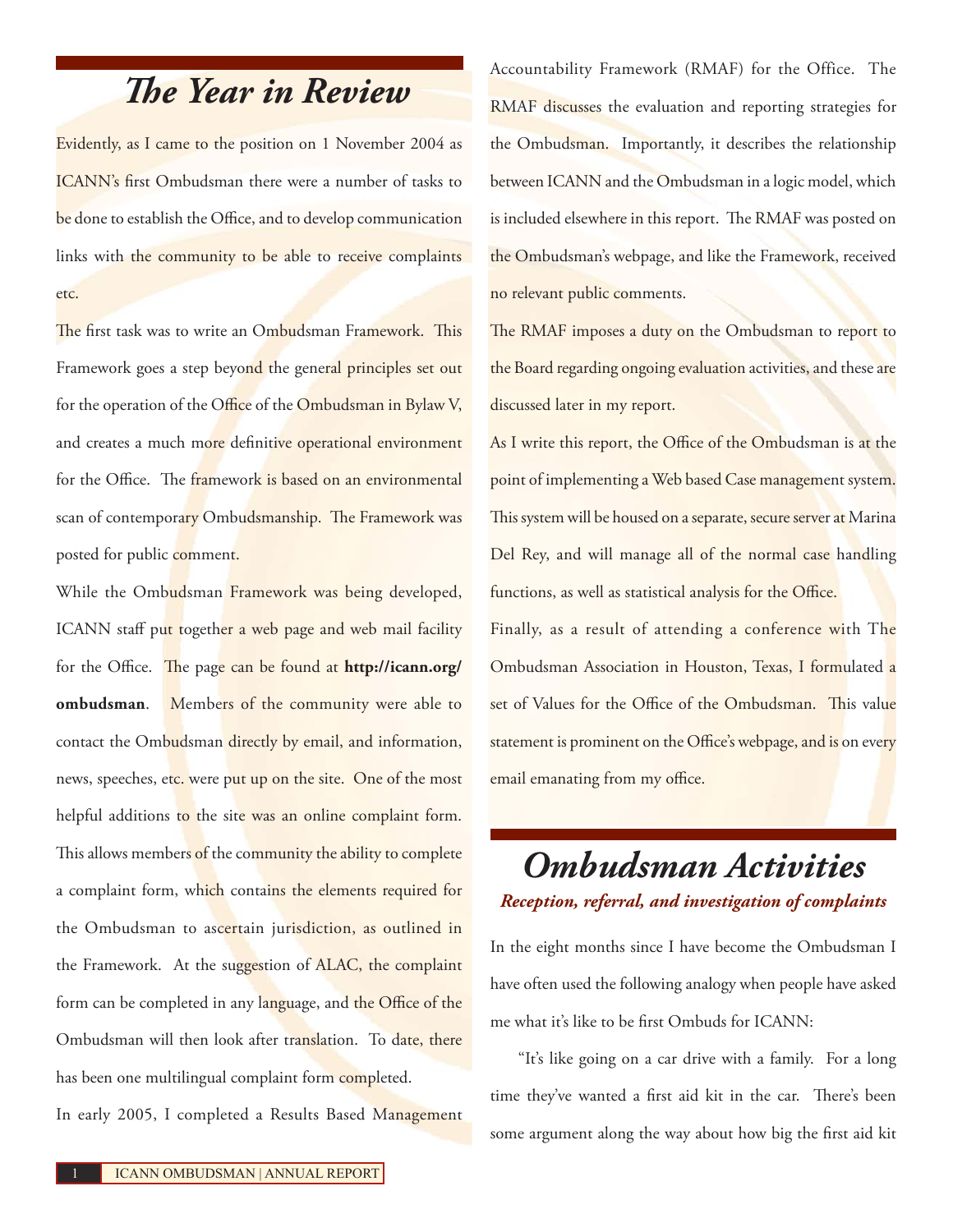should be, just how much trauma it should be able to treat, how much it should cost, where it should come from, and who should be able to use it. But now that the first aid kit is in the car, the level of tension has gone down. It seems to be an okay first aid kit. People are now once again concentrating on the car drive, there's an interesting journey ahead of them. But, they feel confident knowing that the first aid kit is in the car if they ever need it."

Since beginning operations in November 2004, the Office of the Ombudsman has handled in excess of one hundred contacts and complaints. There are a number of charts in this report which breakdown the complaint taking activity of the Office of the Ombudsman. I think it is important to note a couple of things. First of all, the number of contacts from the community that actually lead to a complaint within Ombudsman's jurisdiction is seemingly within the norm that is experienced by many classical or executive Ombudsmen.

Second, ICANN staff, in particular, Tim Cole the Chief Registrar Liaison, to whom a majority of internal referrals are sent, have developed their own operating standards for handling Ombudsman related issues. This has greatly increased the timeliness in dealing with non-jurisdictional complaints. Third, the volume of referrals and non-jurisdictional complaints is, in my opinion, indicative of two trends. First, that everyday users of the Internet view ICANN as a credible source of information and Dispute Resolution. Second, that other internet related bodies could do more to increase the awareness of their consumer service programs.

# *Outreach, Consumer Education and Peer Activities*

Two important functions of this Office, apart from the handling of complaints, include informing members of the ICANN community about the Ombudsman and maintaining professional skills through peer activities. Tables elsewhere in this annual report chronicle my outreach and peer activities. It is important for a sole practitioner Ombudsman, especially, to be able to participate in peer ombudsman activities such as training courses and conferences. This provides an avenue to engage with fellow Ombuds from around the globe to gain current perspectives on trends, legal issues, and to discuss the best practices for our offices. During the past several months I have been fortunate to been able to participate within The Ombudsman Association, the United States Ombudsman Association, and the Canadian Forum of Ombudsmen. The Ombudsman Association has recently voted to merge with the University and College Ombudsman's Association and will soon change its name to the International Ombudsman's Association to more accurately reflect its makeup.

I wish to develop deeper relationships with Ombudsman in other regions of the world in the future to reflect the global nature of ICANN's constituency.

As part of my Outreach program for 2005-06, I look forward to receiving invitations from the ICANN community from around the world to provide further information about my Office.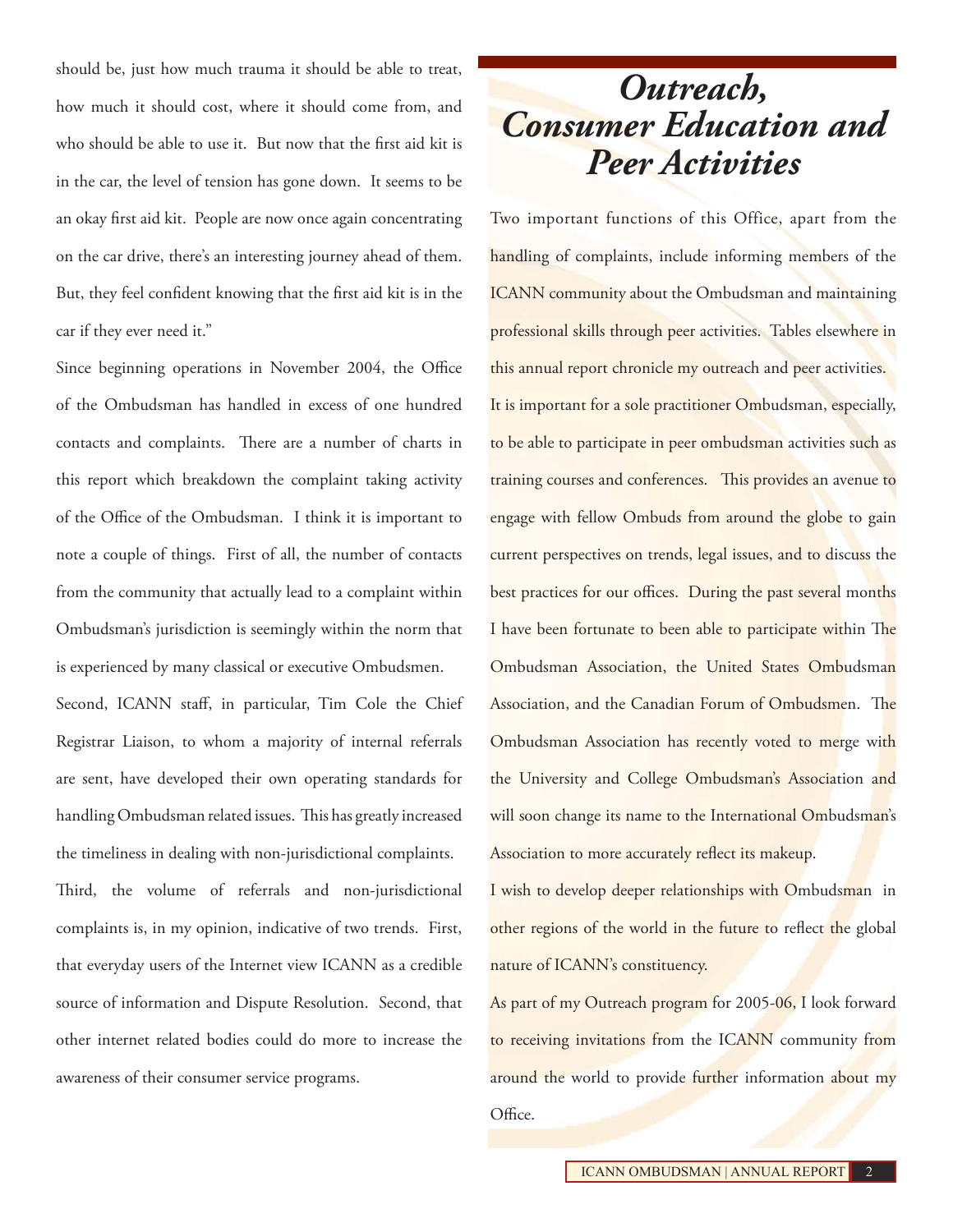## *Outreach Activities: Fiscal Year 2005 (December 2004 to June 2005)*



# *Evaluation and Recommendations*

As part of the Results Based Management Accountability Framework (RMAF) the Ombudsman is required to look at five performance indicators concerning four evaluation questions and report on these to the Board on an annual basis.

#### **A) Relevance - Is there an ongoing need for the Office of the Ombudsman?**

Although it is still early days, the trend analysis would indicate that there are a steady number of complaints relating to the Ombudsman's jurisdiction during the reporting period. The trend analysis would also indicate that the Office of the Ombudsman acts as credible referral point for consumers, both within, and without, ICANN when in dispute.

Media analysis would indicate that prior to the Ombudsman being appointed that there had been criticism of ICANN for the length of the appointment process. Since my appointment the media has been supportive of the function.

#### **B) Management - Are the Office of the Ombudsman resources sufficient to carry out its mandate?**

Thus far, there is no backlog in case handling. Most contacts are replied to within the first 24 hours, unless I am in travel status, and then they are responded to with the first 48 hours. A plan has been put in place for an Adjunct Ombudsman for times when I am either on annual leave or should fall sick.

## **C) Cost effectiveness - Actual or potential improvements, efficiencies, or cost savings in ICANN program delivery or administration? Are there other models of Executive Ombudsman which ICANN could employ?**

As it is still early days in the Ombudsman program, this year I have not made any formal recommendations which would lead to improvements in program delivery or administration. I have made informal recommendations concerning the standardisation of the planning cycle to assist both the board and staff members with their functions.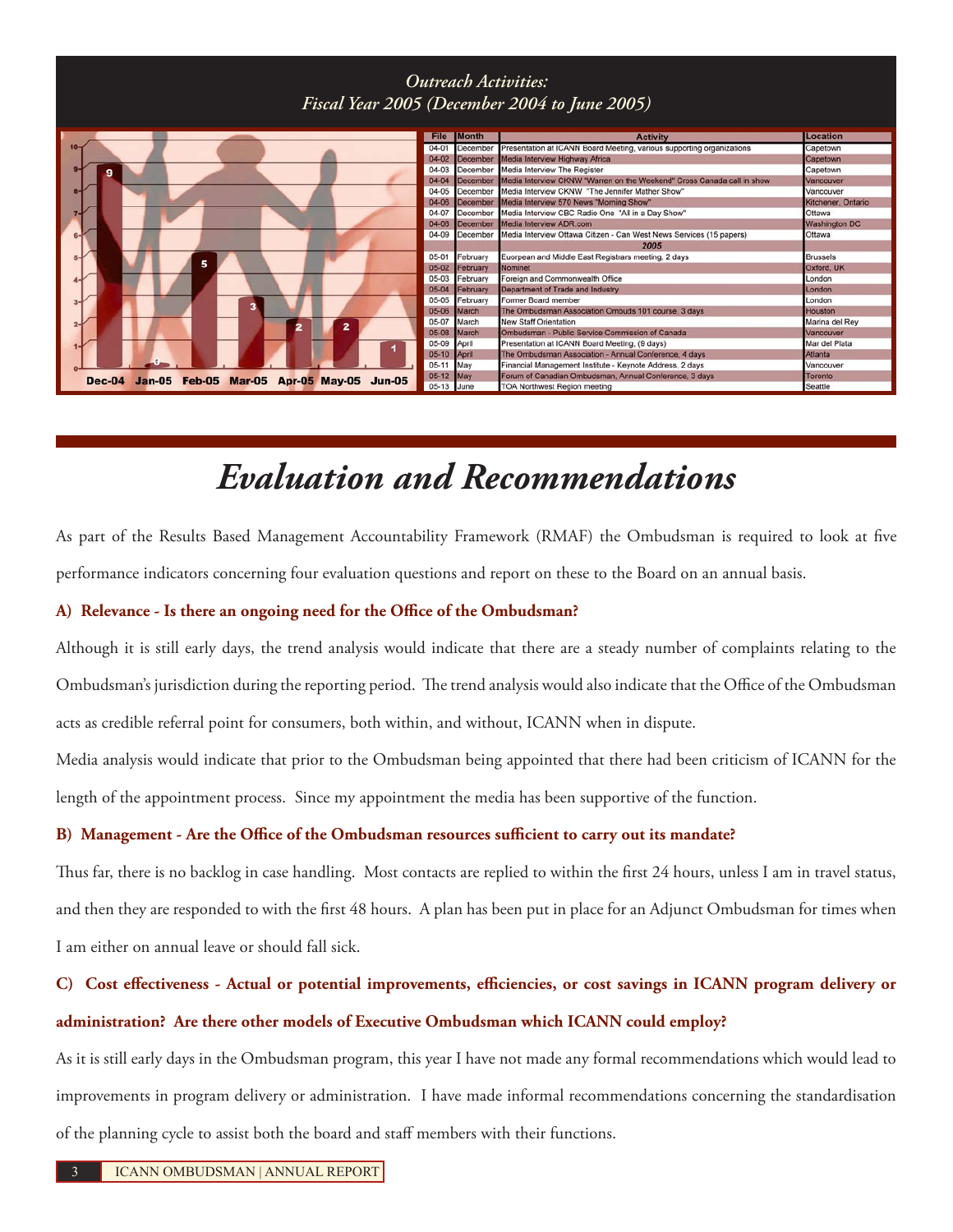The ICANN Ombudsman practices in a particularly unique environment, and unlike the vast majority of my peers who meet and engage their community's primarily in person or on the telephone, over 99% of my work is done on the internet and by email. While this greatly enhances the ability to converse with members of the ICANN community from around the globe, with no barrier to time zones etc, it does reduce the normal intonations of human conversation. Often times, especially in more complex files, I will have to recompose and rephrase questions a couple of times, just to make sure that I understand what my correspondent really feels and desires. However, as a sole practitioner office, with members of the ICANN

community across the whole world, I cannot think of a more appropriate or efficient system at this time. Going forward key documents, such as the Ombudsman Framework, will be translated into a number of widely used languages in the ICANN community and posted, in order to reach a wider audience.

During the past eight months, as a result of my investigations I have notified the Board on one occasion of administrative unfairness or maladministration. In this instance I believed that a member of the ICANN community had suffered an unreasonable delay in receiving a response from ICANN on an issue he had raised. ICANN responded in a very positive manner to my notification and the oversight was quickly remedied.

I have also made a recommendation to senior staff at ICANN, as a result of issues which have surfaced in a number of complaints, that ICANN should, in due course, develop policies and procedures as foreseen in Article III, Section 1 of the Bylaws. These policies and procedures would deal with a privacy statement regarding the collection, retention, and release of data held by ICANN, especially by or on behalf of third parties. While ICANN has a general philosophy to be open and transparent, it also has countervailing duty to protect data and information given to it by third parties.

# *Logic Model*

**Objective** Ensure that the members of the ICANN community receive fair and equitable treatment

> Key Functions Independent Reviewer of Facts

#### **Activities**

- Receive and investigate complaints
- Make referrals •
- Uses best practices •
- Conducts outreach to raise awareness
- Develops communication tools

#### **Outputs**

- Ombudsman Website •
- Online Complaint Forms •
- Ombudsman Framework •
- Ombudsman RMAF •

Immediate Outcomes Members of the ICANN community can make complaints

### Intermediate Outcomes

- Raising of fairness standards and expectations
- Increased level of trus<mark>t</mark>

Final Outcome Stable, Secure, and Universal Internet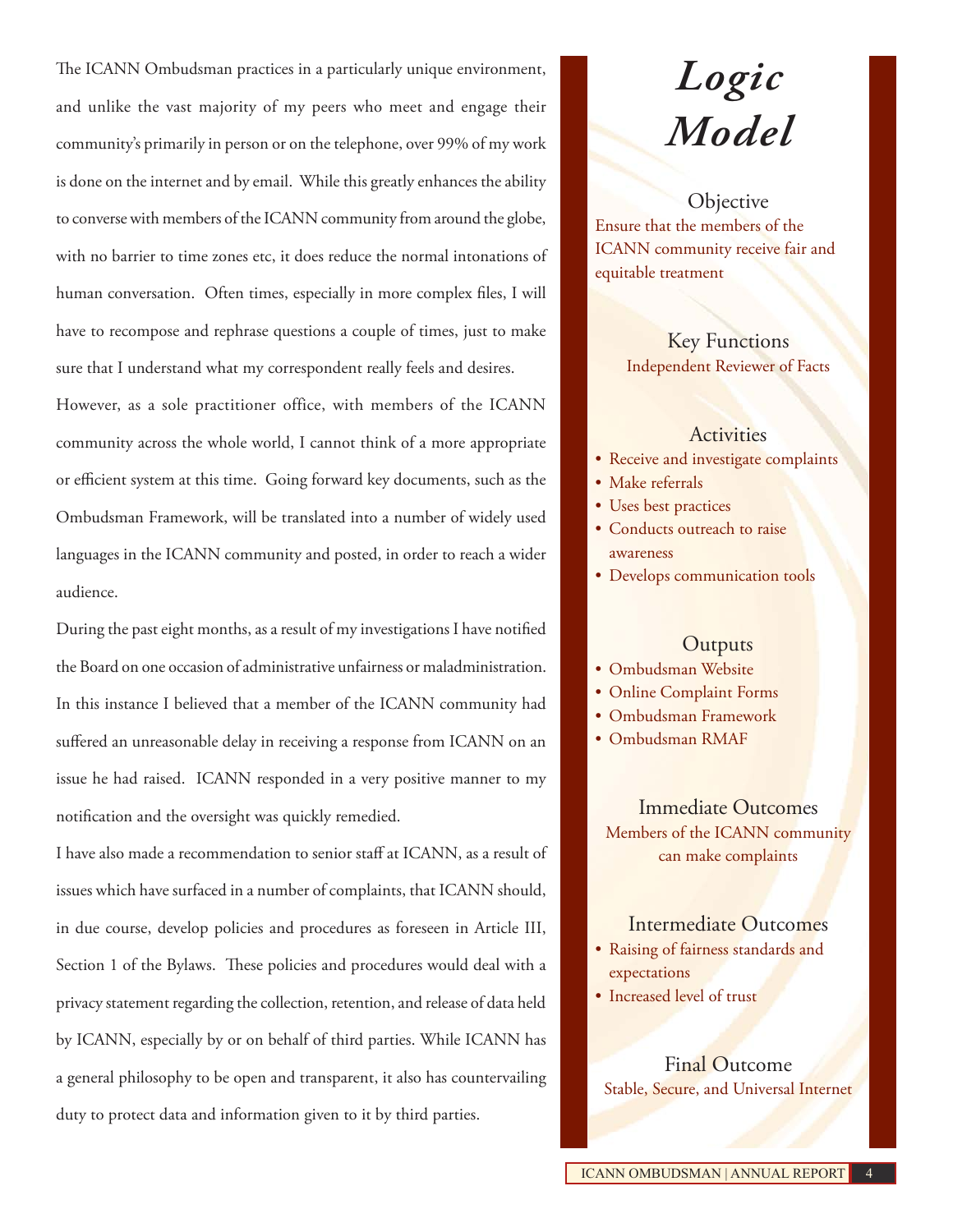## *Overall Complaints Received: Fiscal Year 2005 (December 2004 to June 2005)*



*<sup>\*</sup>individual complaints received, responded to and closed concerning a non-jurisdictional issue - June 2005*





"The Ombudsman tries to assist, even when the problem is out of his jurisdiction."

A complainant contacted the Ombudsman, mistakenly believing that he was actually "Immigration Canada" Ombudsman, on what appeared to be an important matter. The Ombudsman referred the complainant to her local elected representative, and considered the matter closed. Several days later, the complaint wrote back to the Ombudsman saying that she had not had any reply from anyone. The Ombudsman determined who the complainant's Member of Parliament was, and copied her message to the MP. A short time later, the complainant wrote back to the Ombudsman saying that she had been contacted by the MP's office, and thanked the Ombudsman for his assistance.

5 ICANN OMBUDSMAN | ANNUAL REPORT

Other; 54; 42%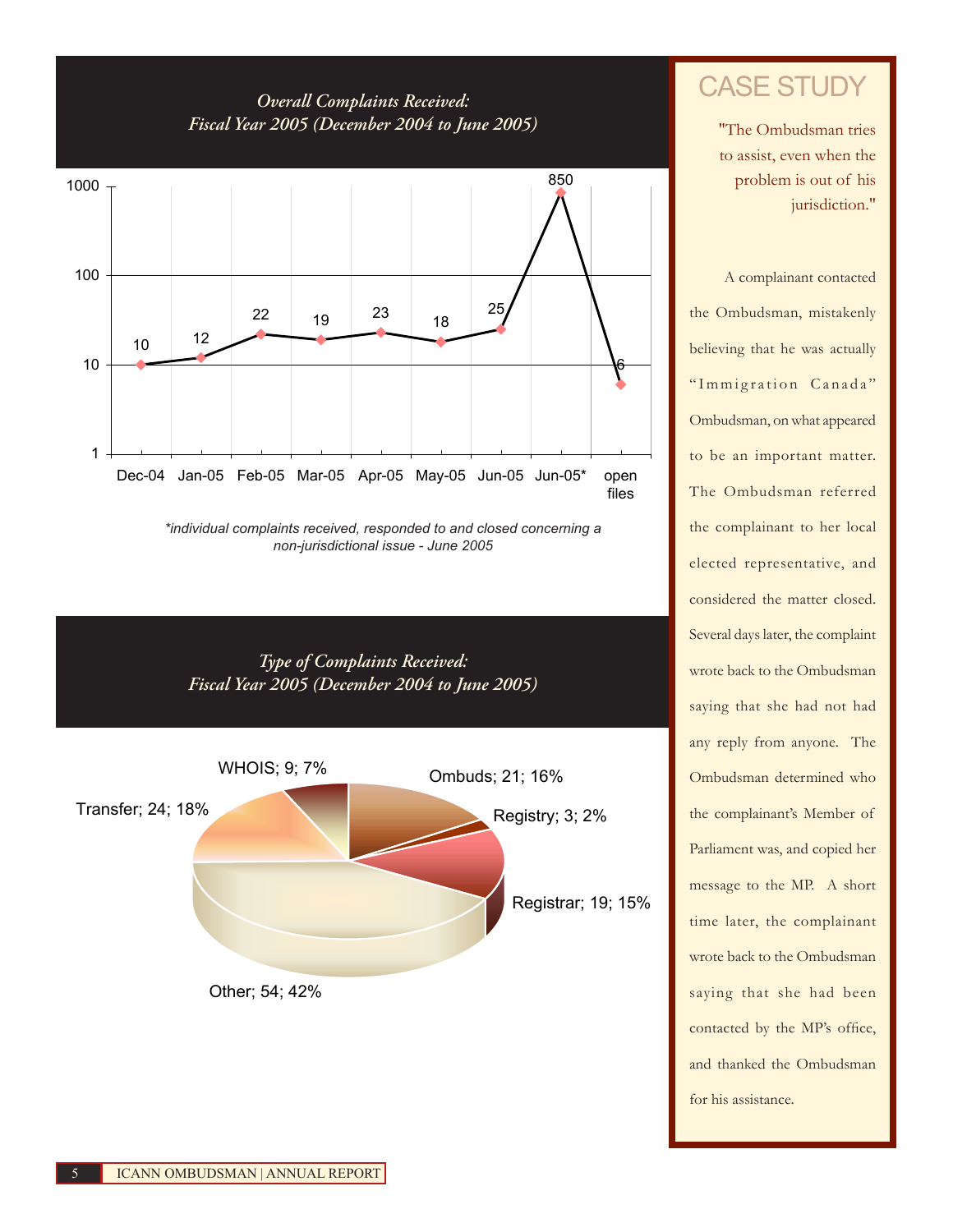### *Geographical Distribution of Complainants: Fiscal Year 2005 (December 2004 to June 2005)*



*Complaint Resolutions: Fiscal Year 2005 (December 2004 to June 2005)*



## CASE STUDY

"Privacy is a two-way street"

A member of the ICANN community interested in the top level domain process contacted the Office of the Ombudsman to complain that two documents listed at various points in ICANN's deliberations concerning an application for a top level domain could not be found on the website. One document was subsequently placed on the website, and the complainant was notified of its posting. I determined that ICANN staff had not acted unfairly by not posting the second document as it contained confidential and proprietary data and information about a third party's business operations and finances; the release of which would have been a greater unfairness to the owner of the data than the withholding from the requestor.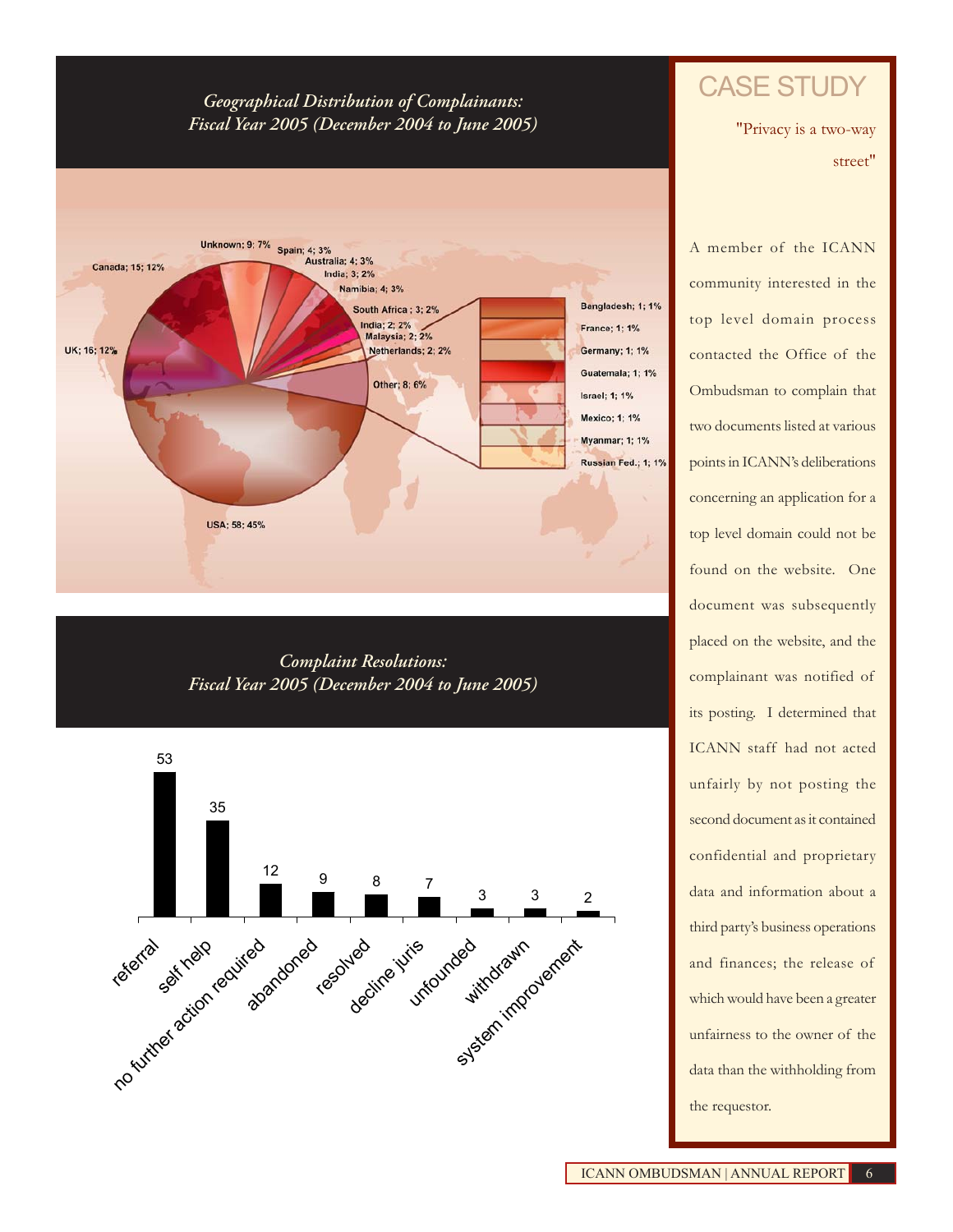"The first public sector ombudsman (OM-budzman, -buhdz-, -boodz-) was appointed by the Parliament of Sweden of 1809. The Swedish Constitution divided and balanced power between the king and Parliament with the king having executive powers and Parliament retaining legislative power. The ombudsman, who was appointed by and responsible to Parliament, was to protect individual rights against the excesses of the bureaucracy. "

<sup>(</sup>United States Ombudsman Association 2004 Online. Internet. July 2005 <http://www.usombudsman.org/>)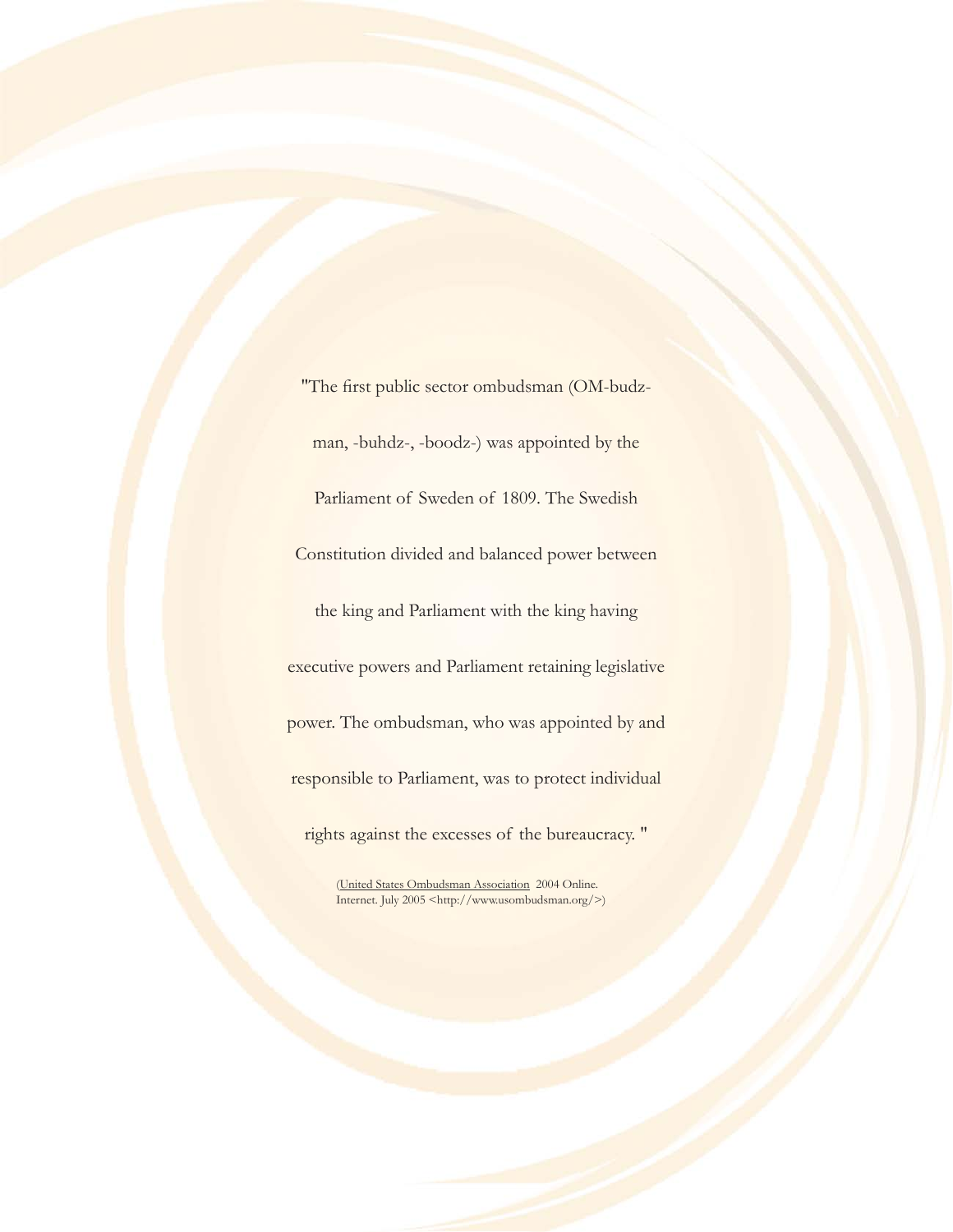*Special Thanks to my wife Joanna, for all your support; Vint Cerf and the ICANN Board of directors; John Jeffrey and Dan Halloran; Tanzanica King for design and layout of the report; Tim Cole and Tina Dam; the ICANN Staff; and the ICANN Community.*